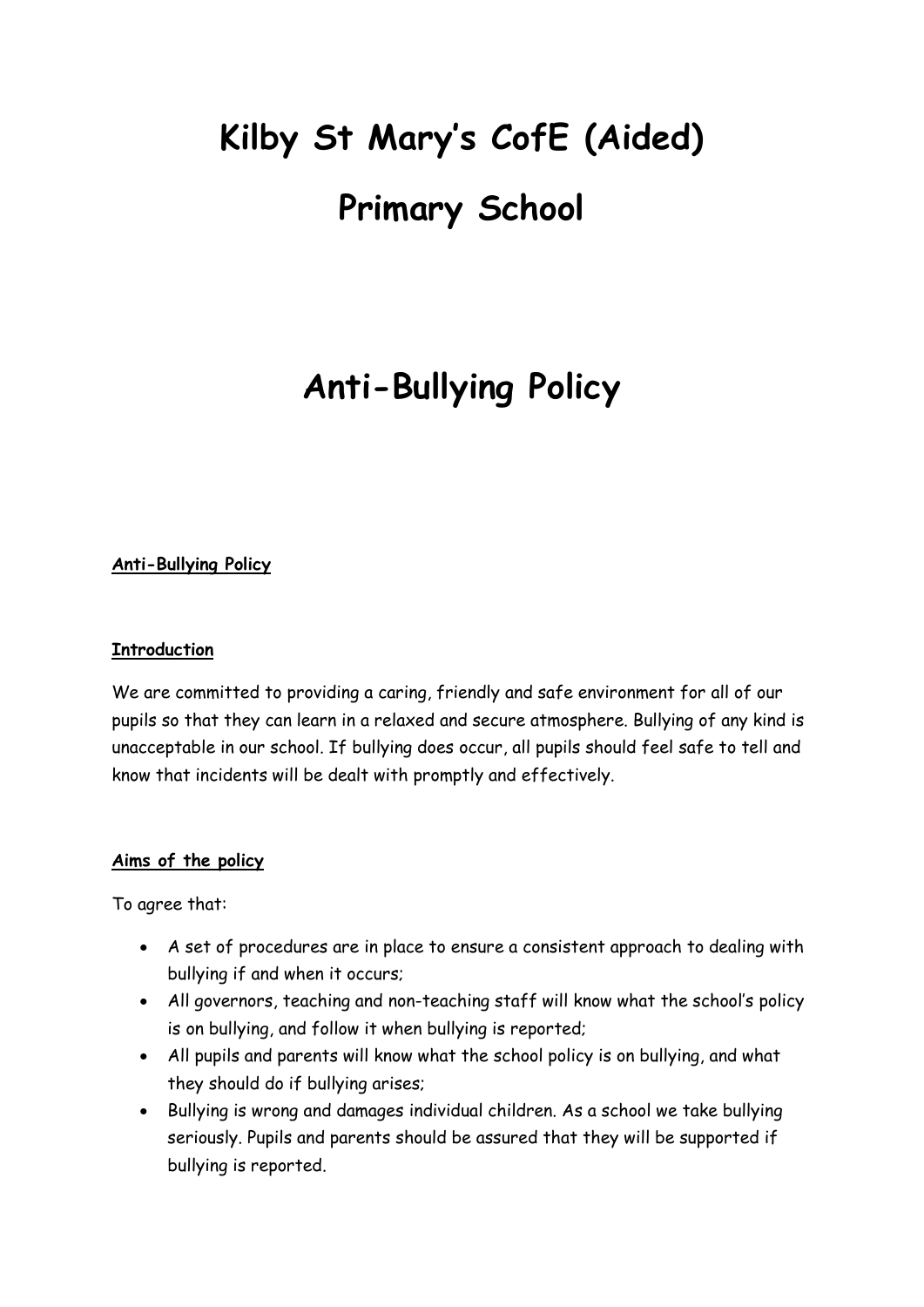All members of the school community will support all children through encouraging them to develop positive social skills and attitudes by learning how to relate to and respect each other.

# **Definition of bullying**

Bullying is defined as deliberately hurtful behaviour, repeated over a period of time, where it is difficult for those being bullied to defend themselves. The three main types of bullying are:

- Physical hitting, kicking, theft;
- Verbal name calling, taunts, threats, racist remarks;
- Indirect spreading rumours, excluding someone from social groups;
- Cyber-bullying bullying by email, over the phone and by text message or by using digital cameras and camera phones to intrude on the privacy of others.

As a school, we agree that bullying is persistent exposure to physical, psychological, social or verbal attack. This is measured by the effects, or perceived effects that the acts have on the individual(s).

# **Strategies to help prevent the occurrence of bullying behaviour**

We strive to demonstrate and promote tolerance, understanding, respect and acceptance of difference.

This is developed through:

- All members of the school community being aware of and following the school behaviour policy;
- PSHE/SEAL and Circle Time activities where all children are given opportunities to develop social and emotional skills in order to make judgements about their behaviour and its effects on others;
- Stories, drama, role play and discussions in all curriculum areas where children are offered further opportunities to reinforce and promote positive behaviours and empathy skills;
- Awareness of issues being raised and discussed through assemblies and participation in events such as 'Friendship week';
- Staff being committed to always listen to and encourage children to be open about their feelings;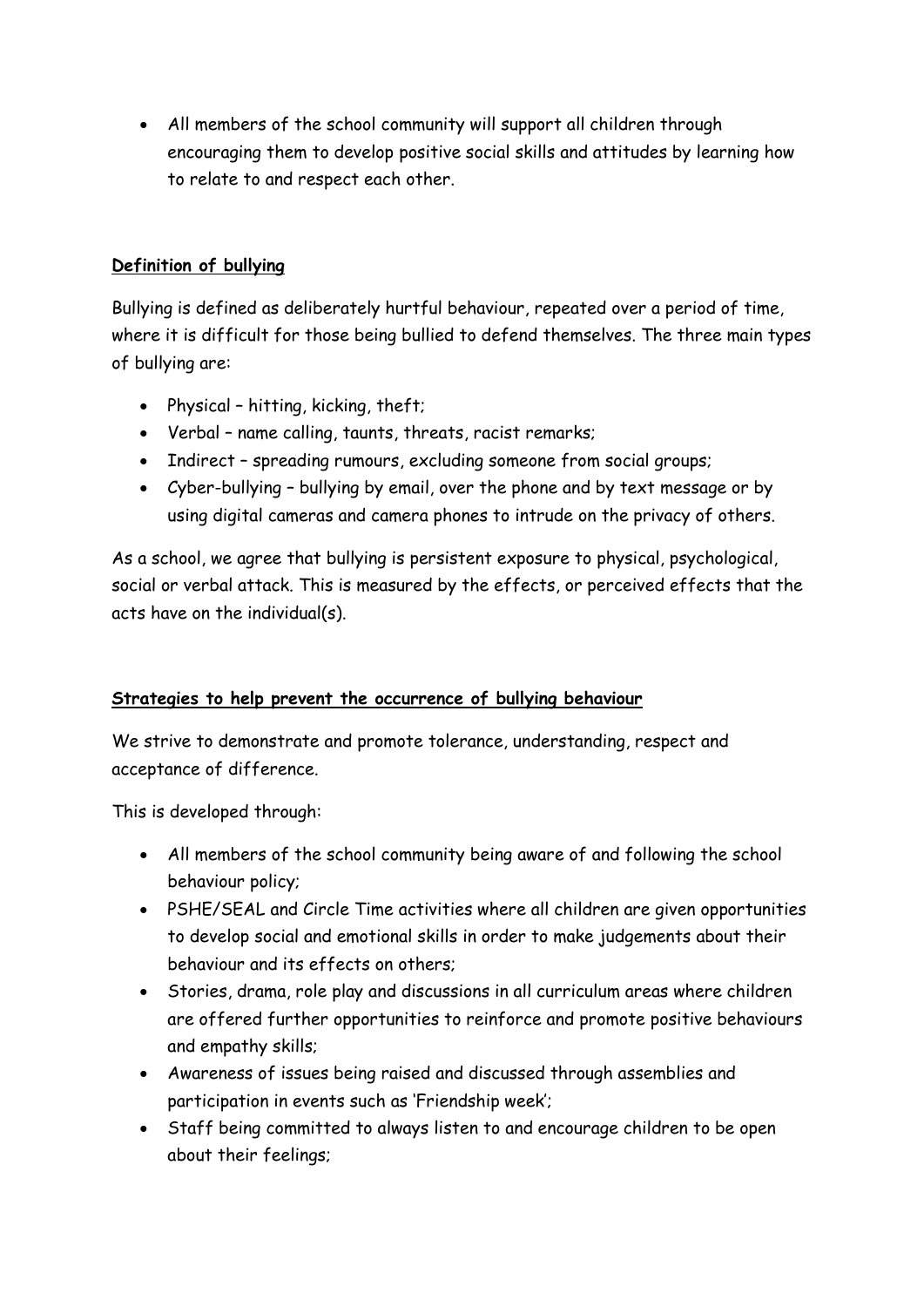Children being given opportunities to discuss concerns and strategies through the School Council.

# **Procedures for all staff**

When bullying is evident or reported:

- Staff will intervene when bullying is reported.
- Staff will investigate listen to all parties and witnesses.
- The incident will be recorded.
- The child being bullied will be made aware that the incident will be dealt with.
- A suitable sanction will be implemented for the child doing the bullying in order to modify or change the behaviour.
- Parents or the child/children doing the bullying will be asked to attend a meeting to discuss their child's behaviour.
- The parents of the child being bullied will be informed and invited to meet with an appropriate member of staff.
- Staff will monitor the behaviour of both 'victim' and 'bully'.

#### **Possible sanctions** (for repeated incidents of bullying)

- Immediate parental involvement.
- Removal of the bully from the playground or classroom. Time out in another class or with a senior member of staff.
- Exclusion from playtime or lunchtime. The child either kept in by class teacher, senior member of staff or head teacher.
- Parents asked to take the child home at lunchtime.
- As a final resort, formal exclusion process instigated.

#### **Support**

Victims will be:

- Listened to
- Given support
- Helped to develop strategies to prevent re-occurrence (without the use of physical retaliation)

The following steps will be taken when dealing with incidents: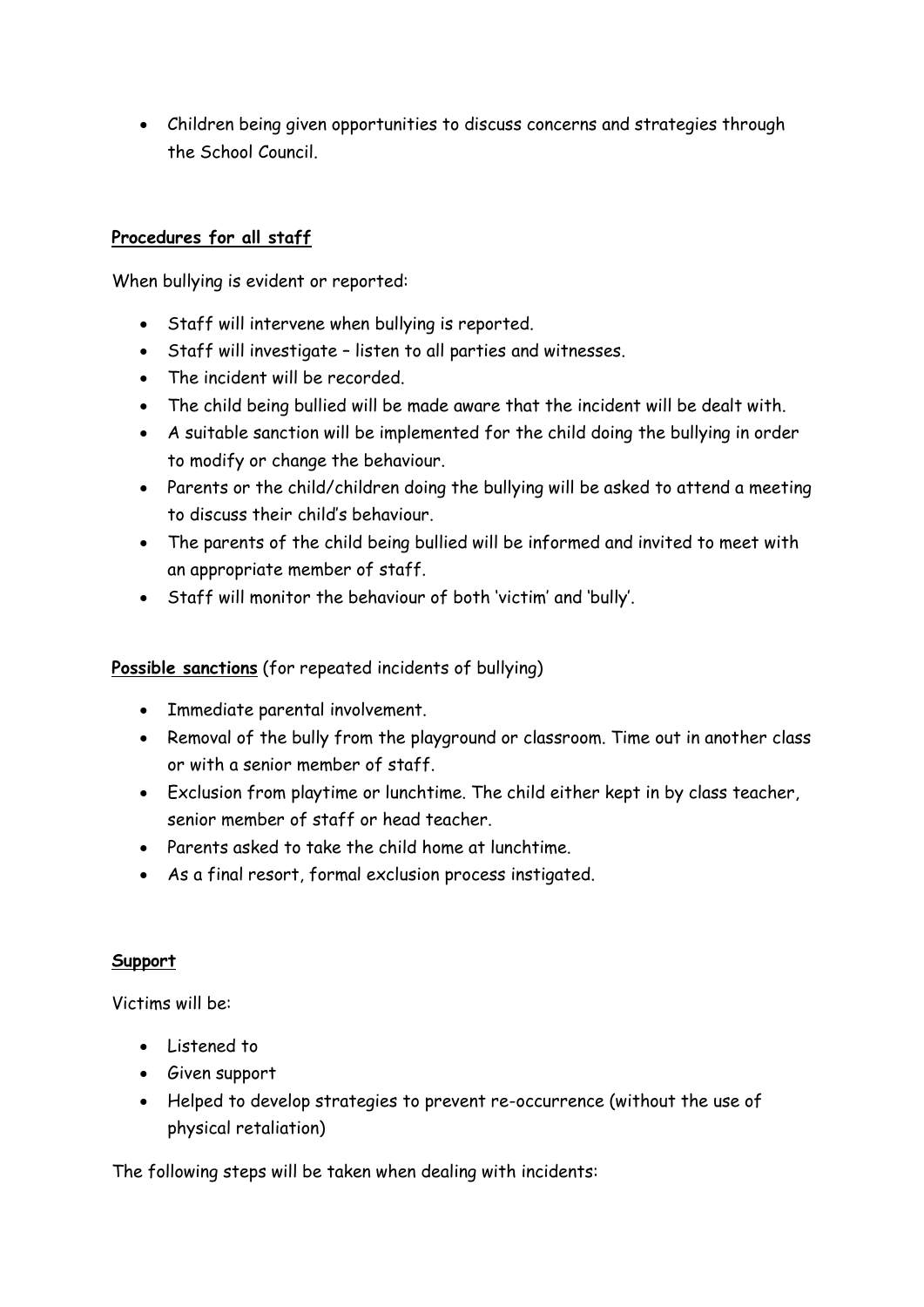If bullying is suspected or reported, the incident will be dealt with immediately by the member of staff who has been approached. A clear amount of the incident will be recorded and given to the head teacher or senior member of staff. The head teacher or senior member of staff will interview the children concerned and will report the outcome to the class teacher/teachers of those children. Other staff will be alerted to watch out for further occurrence.

The first priority will be to support the **victim.** The victim will be reassured and offered further support and efforts will be made to restore confidence and self esteem.

Where appropriate the head teacher or senior member of staff will inform the parents.

Sanctions will be applied to those children who are **bullying,** as appropriate.

This may be:

- Removal of privileges;
- Removal from the playground for a period of time in order that the victim may play safely in the knowledge that the bully is present.

Other sanctions may be used as appropriate in discussion with those concerned.

The child/children who have bullied will be helped to understand the impact of their actions on the victim, what happened and why it happened. They will be helped to understand that what they have done is wrong and that they need to change their behaviour. Parents will be asked to help to change the attitude of the bully.

#### **The role of Parents/Carers**

Parents who are concerned that their child might be bullied, or who suspect that their child may be the perpetrator of bullying, should contact their child's class teacher immediately. If they are not satisfied with the response, they should contact the head teacher or senior member of staff.

**Parents have a responsibility to support the schools behaviour and anti-bullying policy.**

# **Monitoring and review**